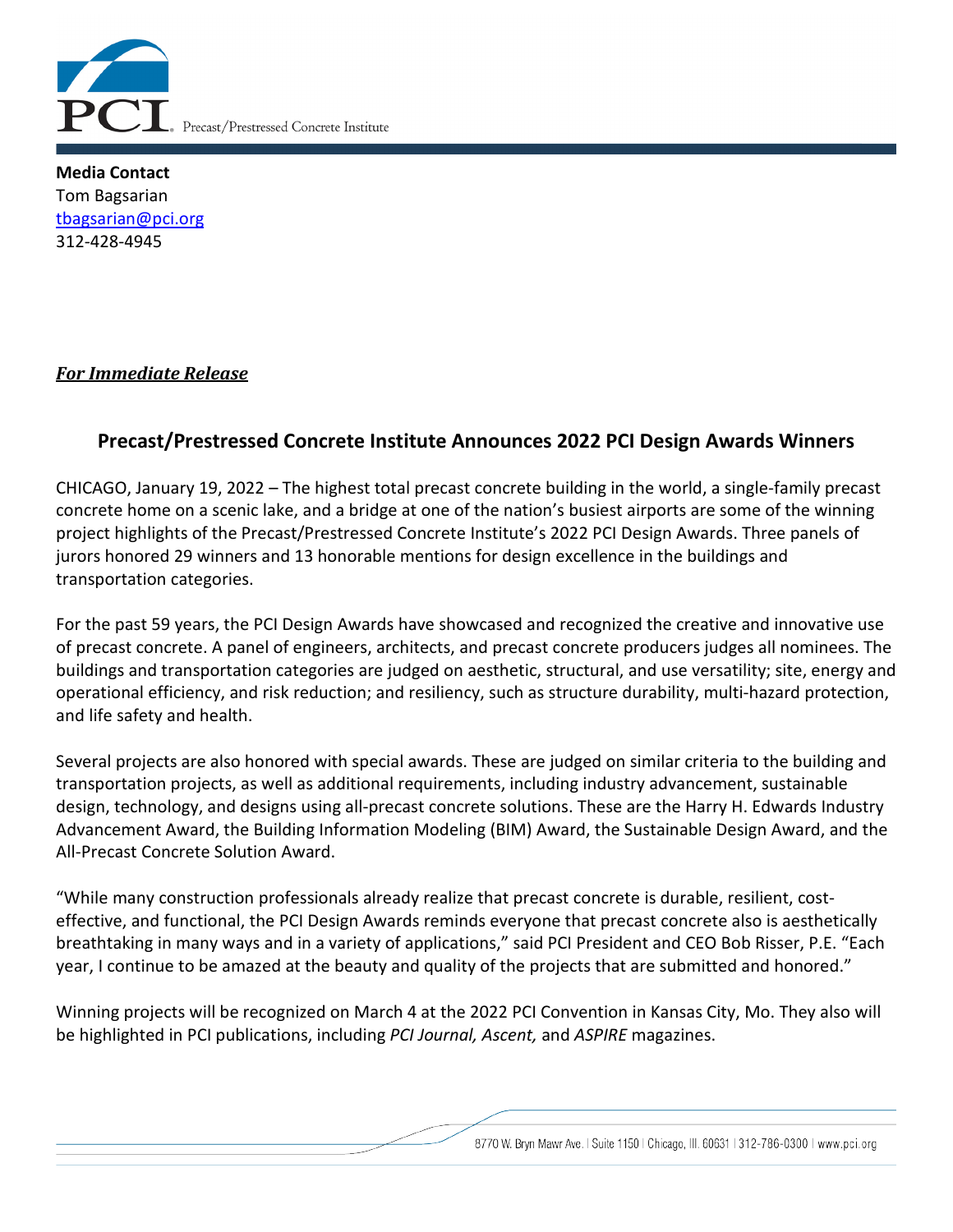Photos of all projects are available by emailin[g tbagsarian@pci.org.](mailto:tbagsarian@pci.org)

View all of [this year's winners](https://www.pci.org/PCI/About/Awards/Design_Awards/Design_Award_Winners?year=22) and honorable mentions. View [past winners.](https://www.pci.org/PCI/About/Awards/PCI_Design_Awards.aspx?hkey=3f6f2132-6844-4ea7-9212-0a919ab73d0a)

# **2022 PCI Design Awards Winning Projects – Specials**

**Harry H. Edwards Industry Advancement Award and Building Information Modeling (BIM) Award** MAA Robinson Orlando, Fla. FINFROCK

**All-Precast Concrete Solution Award and Sustainable Design Award** Pikes Peak Summit Visitor Center Cascade, Colo. Stresscon Corp.

### **Building Information Modeling (BIM) Award and Mixed-Use Structure**

Little Island at Pier 55 New York, N.Y. The Fort Miller Company

# **All-Precast Concrete Solution Award**

Circa 1877 Waterloo, Ontario, Canada Stubbe's Precast

# *Specials Awards Jury*

*Peter I. Finsen, FPCI, Assoc. AIA, retired executive director and CEO, Georgia Carolinas PCI Justin Foote, director of estimating, ATMI Precast Michael Zensen, AIA, CDT, LEED AP, associate vice president, CannonDesign*

### **2022 PCI Design Awards Winning Projects – Buildings**

**Government and Public** Carroll A. Campbell Jr. United States Courthouse Greenville, N.C. GATE Precast Company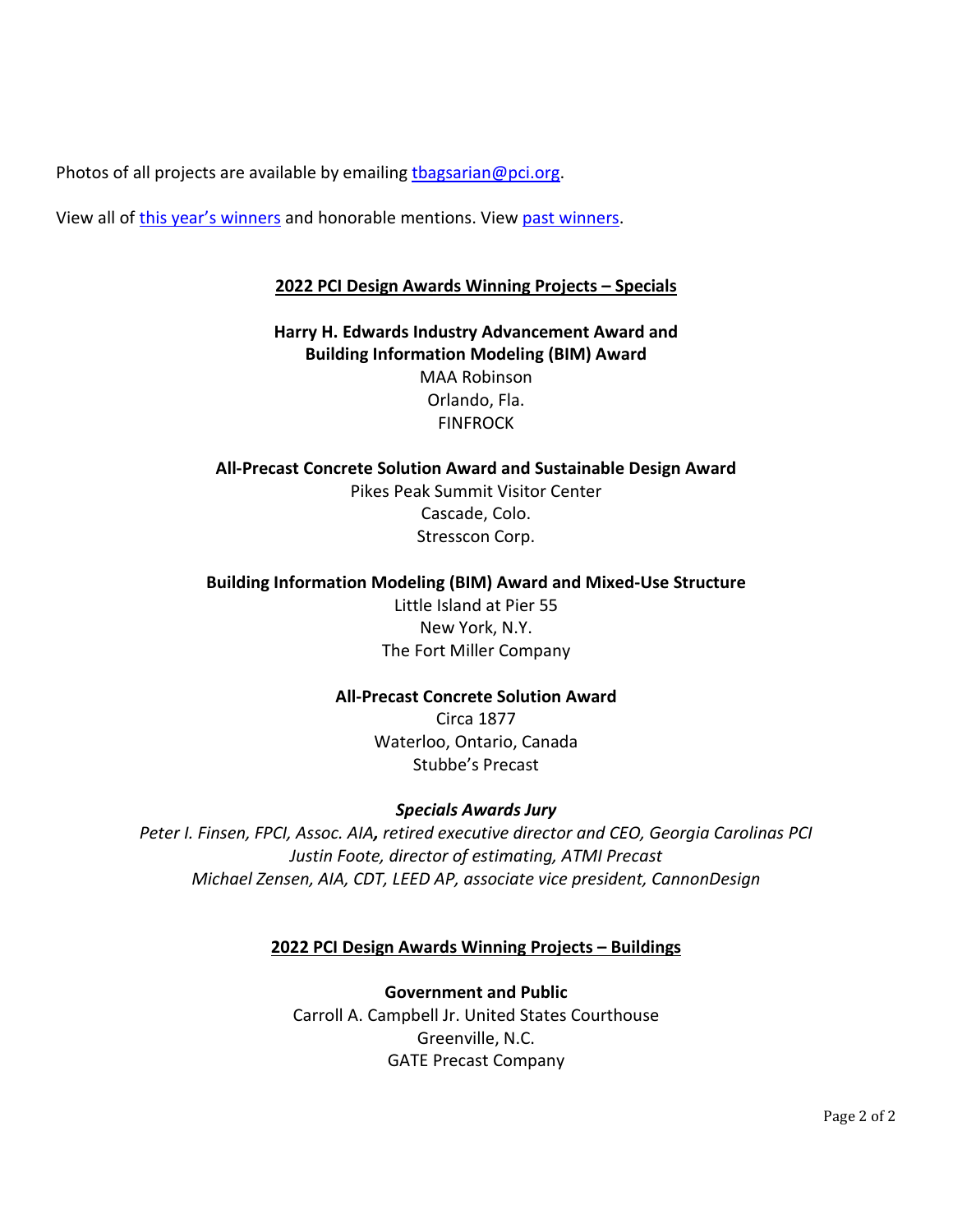#### **Healthcare/Medical**

St. Joseph's Hospital In-Patient Tower Tampa, Fla. GATE Precast Company

### **Higher Education/University**

Moss Johns Residence Halls Farmville, Va. GATE Preast Company

#### **Hotel and Motel**

Residence Inn by Marriott Grand Rapids Downtown Grand Rapids, Mich. Kerkstra Precast

#### **Multi-Family**

11 Hoyt Brooklyn, N.Y. BPDL Béton Préfabriqué

#### **Office Building**

NFL Building at Hollywood Park Los Angeles, Calif. Willis Construction Company

### **All-Precast Concrete Parking Structure**

Glen Ellyn Civic Center Parking Structure Glen Ellyn, Ill. Wells International Concrete Products

#### **Façade Only Parking Structure**

The Stack Deep Ellum Dallas, Texas GATE Precast Company

#### **Retail**

Retail Store at Aventura Aventura, Fla. GATE Precast Company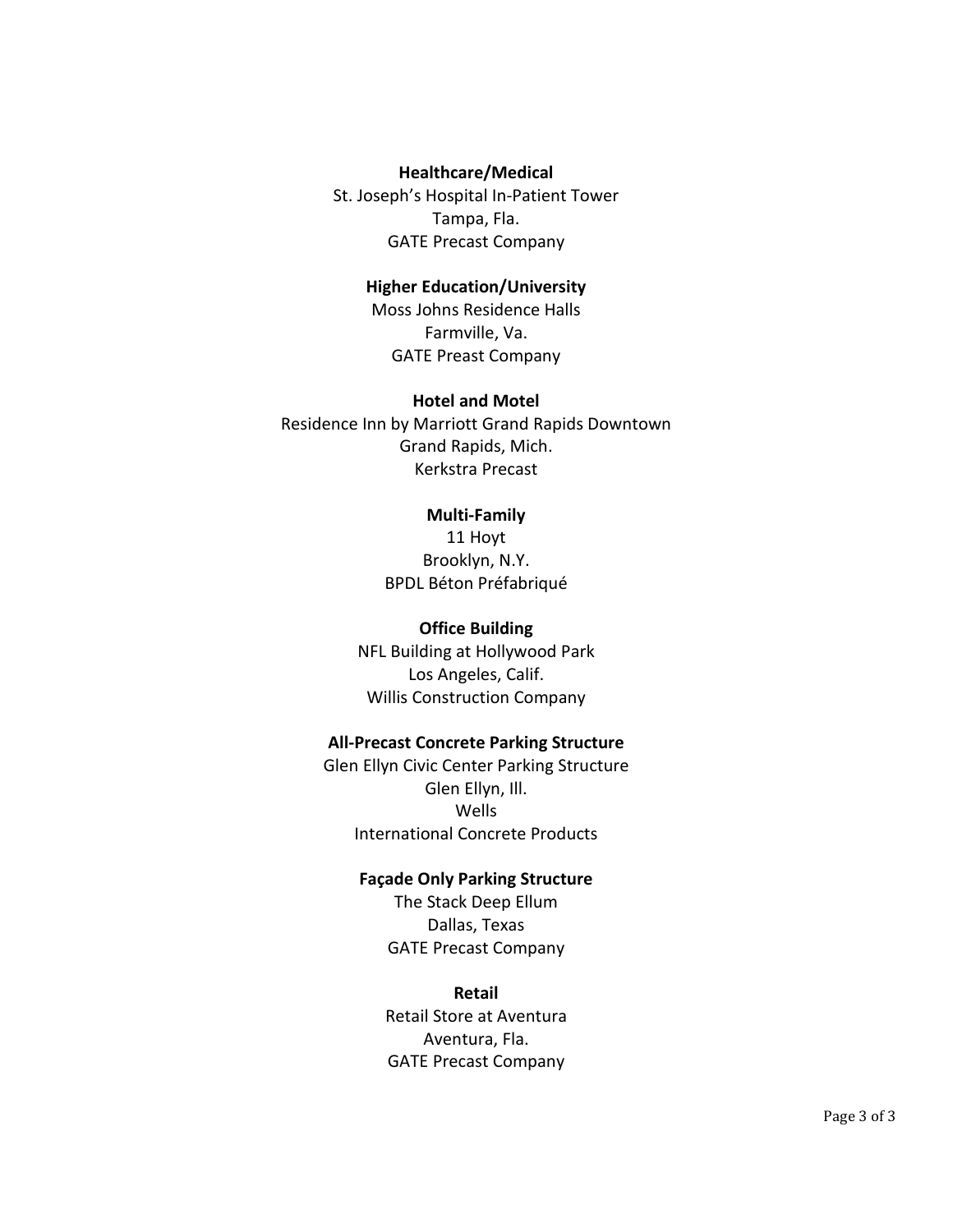#### **School K-12**

Ransom Everglades Stem Center Miami, Fla. GATE Precast Company

#### **Single-Family Building**

Precast Single-Family Lake Home on Spirit Lake Aitkin County, Minn. Molin Concrete Products

#### **Stadium and Arena**

Q2 Stadium Austin, Texas Heldenfels Enterprises Inc. Redondo Manufacturing

### **Theater**

Mead Witter School of Music – Hamel Music Center Madison, Wis. International Concrete Products

**Custom Solution and All-Precast Concrete Solution Honorable Mention** Carapace Pavilion Twnetynine Palms, Calif. Clark Pacific

### *Buildings Jury*

*Patrick Cusack, AIA, principal, Antunovich Architects Van V. Diep, PE, associate engineer, The Consulting Engineers Group Matt Graf, executive vice president, International Concrete Products*

### **2022 PCI Design Awards Winning Projects – Transportation**

**Main Span up to 75 feet** Middlebury Bridge and Rail Project Middlebury, Vt. The Fort Miller Company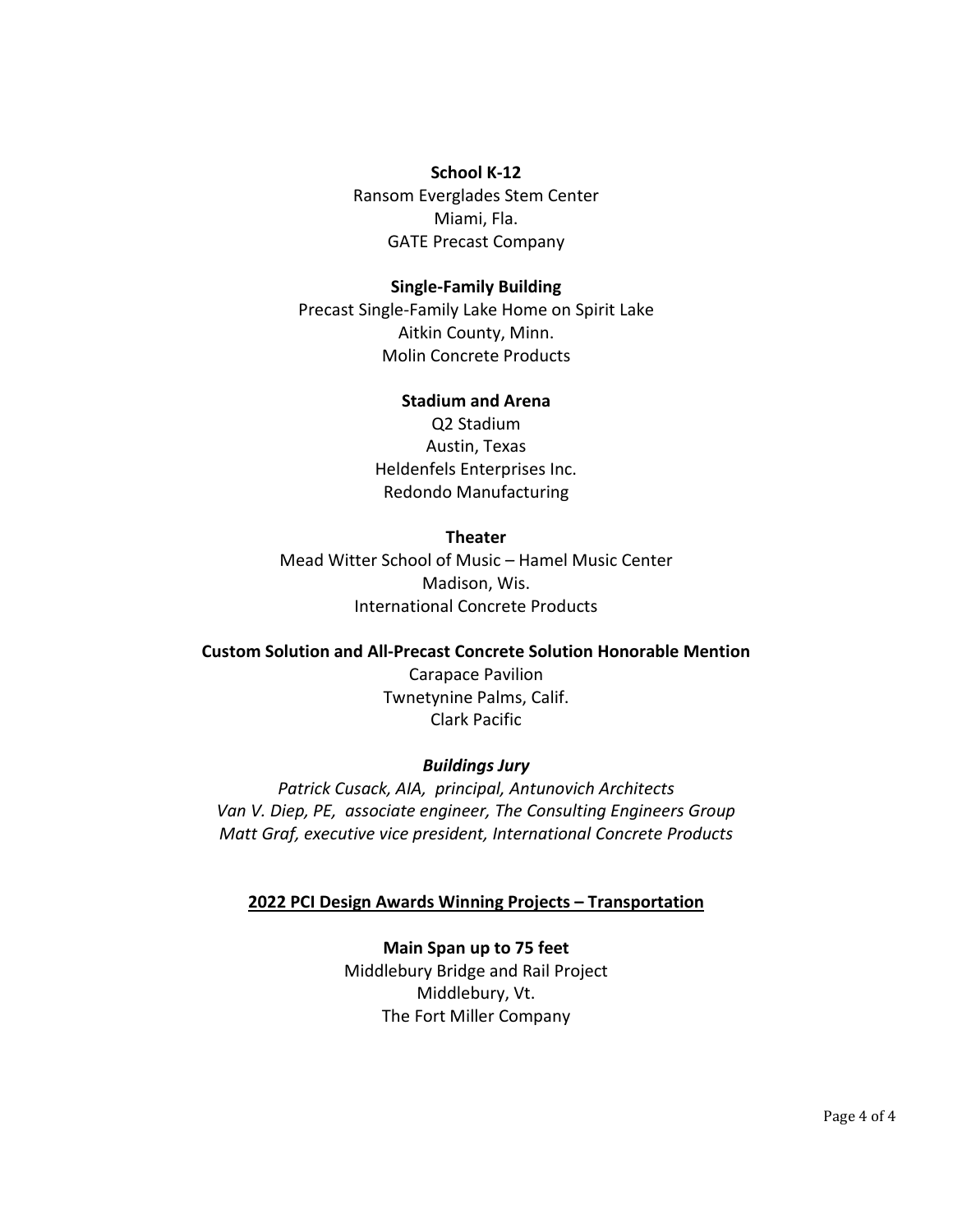# **Main Span from 76-200 feet**

Eisenhower Bridge of Valor Red Wing, Minn. County Materials Corporation

### **Main Span More than 201 feet**

State Route 167/70th Avenue East Bridge Replacement Fife, Wash. Concrete Technology Corp.

#### **Special Solution and Harry H. Edwards Industry Advancement Award Honorable Mention**

Veterans Drive Precast Seawall St. Thomas, U.S. Virgin Isl. Coastal Precast Systems

#### **International Transportation Structure**

Lambor Bridge Crossing the Perak River Perak, Malaysia Dura Technology

#### **Rehabilitated Bridge**

Arlington Memorial Bridge Rehabilitation Washington, D.C. **Pennstress** 

### **Non-Highway Bridge (co-winners)**

Phoenis Sky Train Stage 2 Phoenix, Ariz. TPAC

University of California San Diego Mesa Housing Pedestrain and Bicycle Bridge San Diego, Calif. Oldcastle Infrastructure

### *Transportation Jury*

Jim Fabinski, vice president/general manager, EnCon United ZhengZheng (Jenny) Fu, bridge design engineer administrator, Louisiana Department of Transportation Derek Soden, structural engineer, FHWA Office of Bridges & Structures Team Leader, FHWA